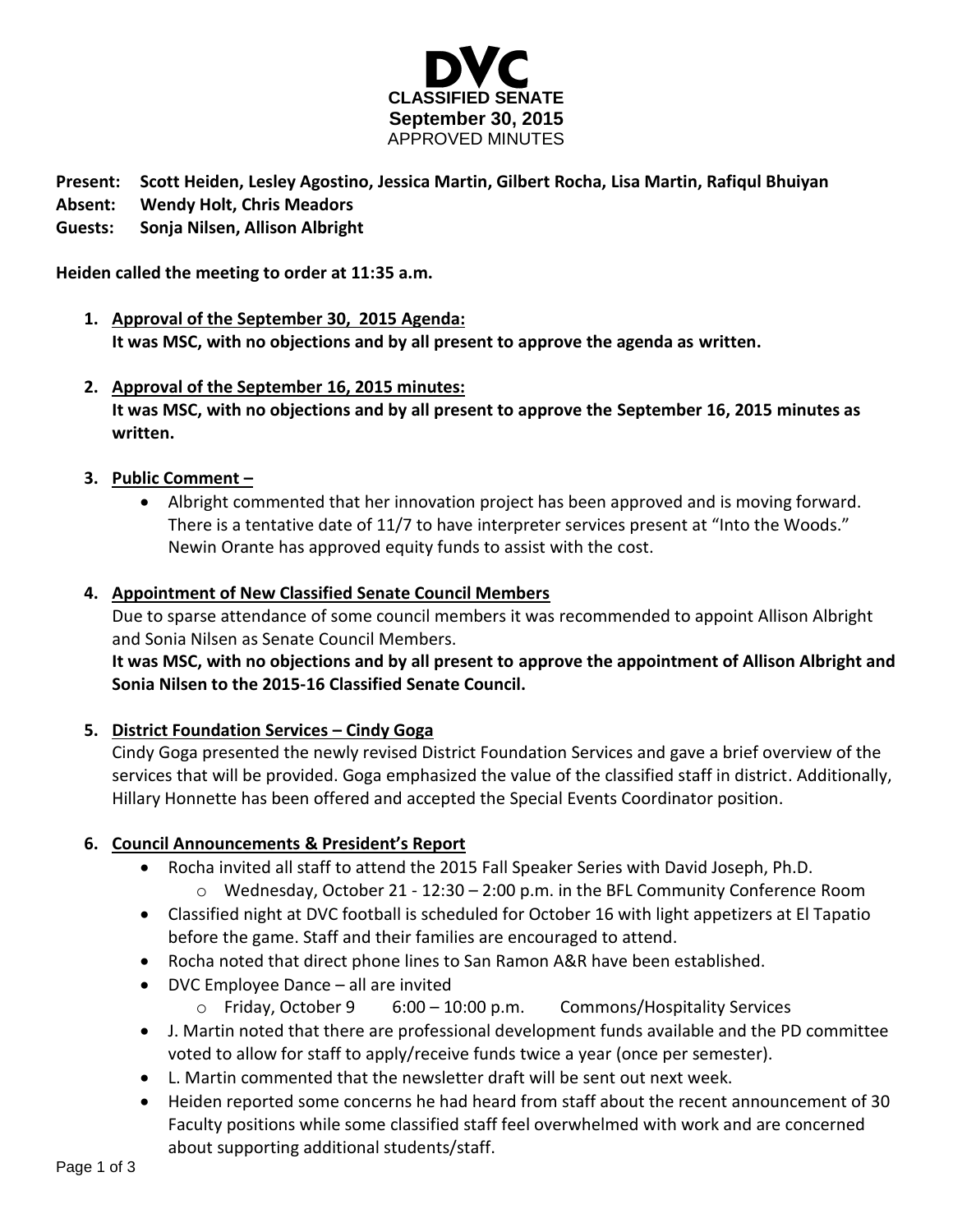

- Heiden updated the senate on the DGC meeting from 9/29/15. He noted that there was not an agenda so the meeting was informational only.
	- o Has been some concern about skateboarding on campus. There is a board policy addressing the issue. He will bring up with College Council to question what type of enforcement can be made.
	- o There will be a morale survey being sent out to all DO employees
	- o The district is in full support of [America's College Promise](https://www.whitehouse.gov/the-press-office/2015/01/09/fact-sheet-white-house-unveils-america-s-college-promise-proposal-tuitio) and will be asking for employees to submit success stories from their time as students in community college.
	- $\circ$  Measure E funds moving forward, the DO is looking for a real estate agent to assist in finding swing space when renovations/demolition begins
	- o 26 4CDLI applications and the committee will choose about 20 participants
	- o Nancy Harvey is retiring and the Scheduling Specialist position will be opening up for recruitment.
	- o Board meeting is scheduled for next Wednesday, October 7 and there has recently been no representation from classified staff at the meeting.
	- o Latest Hay Study update was sent out via email from Local 1 last week.
- **7. Strategic Plan Directive, Core Values Review** Due to time restrictions, this item was tabled for a future agenda.
- **8. College Council Preview –** Heiden reviewed the council agenda.
- **9. Bylaws review–** The senate reviewed (first review) Article III and provided feedback. It was recommended to being the process for the election committee for the 2016-17 elections.
- **10. Successful course completion-** The council discussed ideas for student success and how classified can help increase student success rates. It was suggested that this item be a priority on the next agenda.
	- Evening services There seem to be limited services at night (including no options for food for staff/students).
		- o Evening tutoring, counseling, admissions and records
		- o Welcome Center open additional hours
	- Target texts/emails to students midway through the semester i.e. "need help with your biology course?" and provide information on tutoring and services available.
	- "See a Counselor" campaign
		- o Encourage all classified to ask if students have seen a counselor and have information available for contacts (buttons/handouts)

## **Heiden adjourned the meeting at 1:00 p.m.**